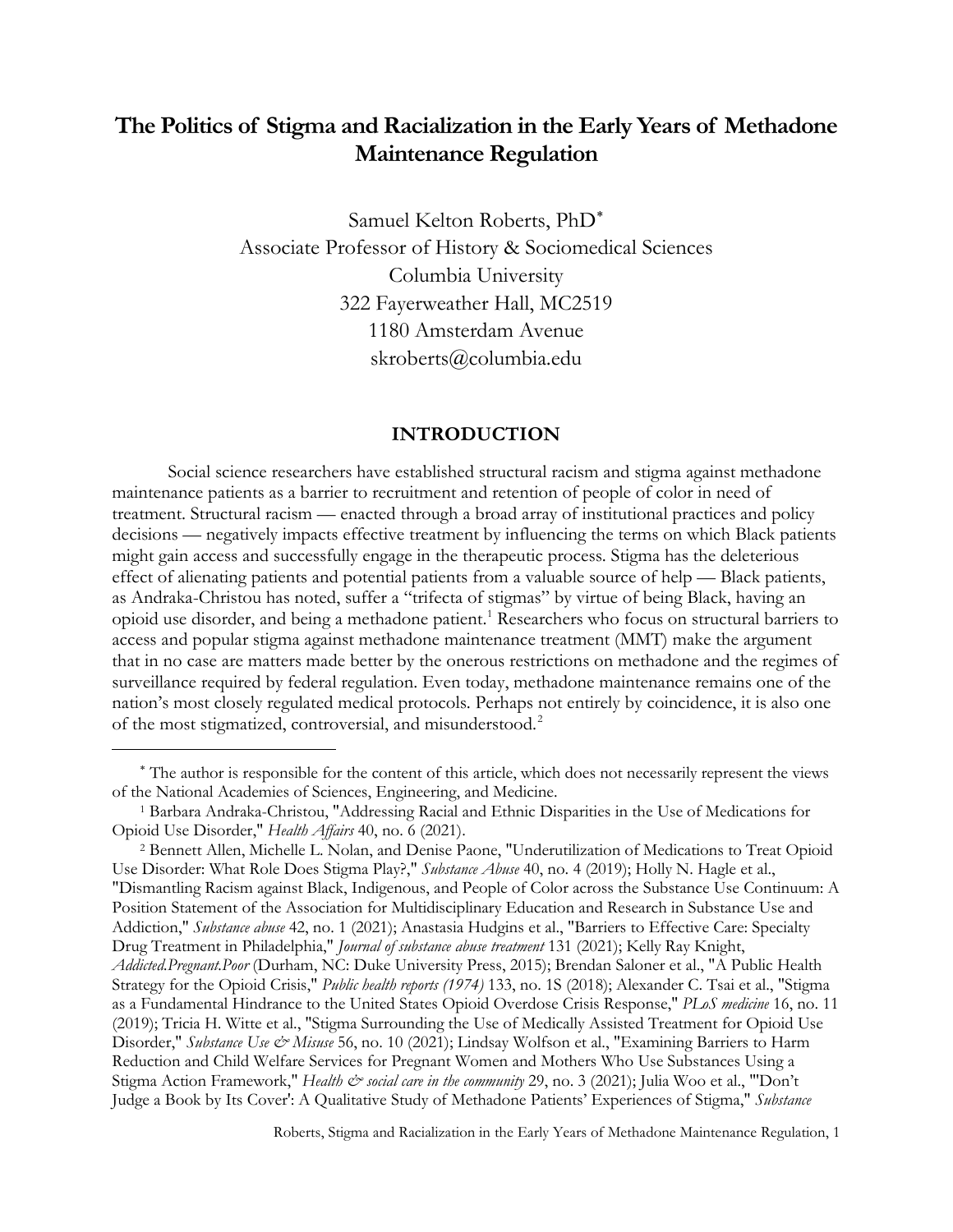In this paper, I specifically examine the historical origins of methadone stigma in the context of Black American *political culture*. In doing so, I argue that Black Americans' antimethadone attitudes, first formed in the late 1960s, emerged from methadone's political history in this country and, also, the much longer history of medical disrespect and abuse of Black Americans. For Black and White liberals in the 1960s and 1970s, issues of major concern included community control of local institutions such as school boards, medical clinics, and antipoverty programs; civil and economic rights for all Americans; youth alienation; policing reform; and the war in Vietnam. More importantly, they tended to view all of these as being closely linked and in some way causally related to another concern: the growing problem of heroin addiction among Black and Latino Americans. From this point of view, methadone maintenance appeared to address only an individual's dependence on heroin, not the broader social conditions that produced drug addiction among large groups of people. Distrust seemed warranted for another reason as well. In less than two decades, Americans had witnessed astounding revelations of government complicity in a wide range of medical abuses, including coerced sterilization of Black, Latina, and Native women of color; harassment and infiltration of prominent civil rights organizations; and, in the early 1970s, the Tuskegee syphilis study on rural, poor Black men and their sexual partners, and medical experimentation on incarcerated men in Holmesburg Prison in Pennsylvania. The capacity for abuse by a system designed to keep heavily surveilled patients indefinitely dependent on a narcotic supplied by clinics that were largely outside of community control was not simply potential, but actual. In many municipalities there were poor Black and White patients who reported having joined programs as a requirement of parole or probation or in exchange for welfare benefits.

In this light, popular distrust of MMT was lamentable, but entirely understandable. However, that distrust was in some ways misplaced, as it was *methadone policy and politics*, not anything inherent to the drug itself, which were most problematic. I focus mainly on how the era's politics helped to produce federal regulatory policy in the early 1970s, which inadvertently served to make methadone maintenance much more polarizing that it had to be. Those policies remained in place until the mid-1990s, with many aspects still existing today. The unfortunate result is that, 50 years after the first Food and Drug Administration (FDA) MMT regulations, structural barriers and popular stigma against methadone maintenance and its patients are powerful deterrents to those seeking help.

I begin by briefly outlining the early years of methadone maintenance politics and policy, from roughly 1969 to 1975, to show how the FDA responded to multiple concerns regarding addiction and drug-related crime, methadone's actual ability to rehabilitate, the possibility of street diversion, and the potential for government abuse and social control. At greater length I elaborate on the points of contention specifically from Black and White critics whose opposition was philosophical and political. I conclude with a discussion about the paths not taken during this period.

*Abuse: Research and Treatment* 11 (2017); Kyaien O. Conner et al., "It's Like Night and Day. He's White. I'm Black: Shared Stigmas between Counselors and Older Adult Methadone Clients," *Best Practices in Mental Health* 6, no. 1 (2010); Kyaien O. Conner and Daniel Rosen, "'You're Nothing but a Junkie': Multiple Experiences of Stigma in an Aging Methadone Maintenance Population," *Journal of Social Work Practice in the Addictions* 8, no. 2 (2008).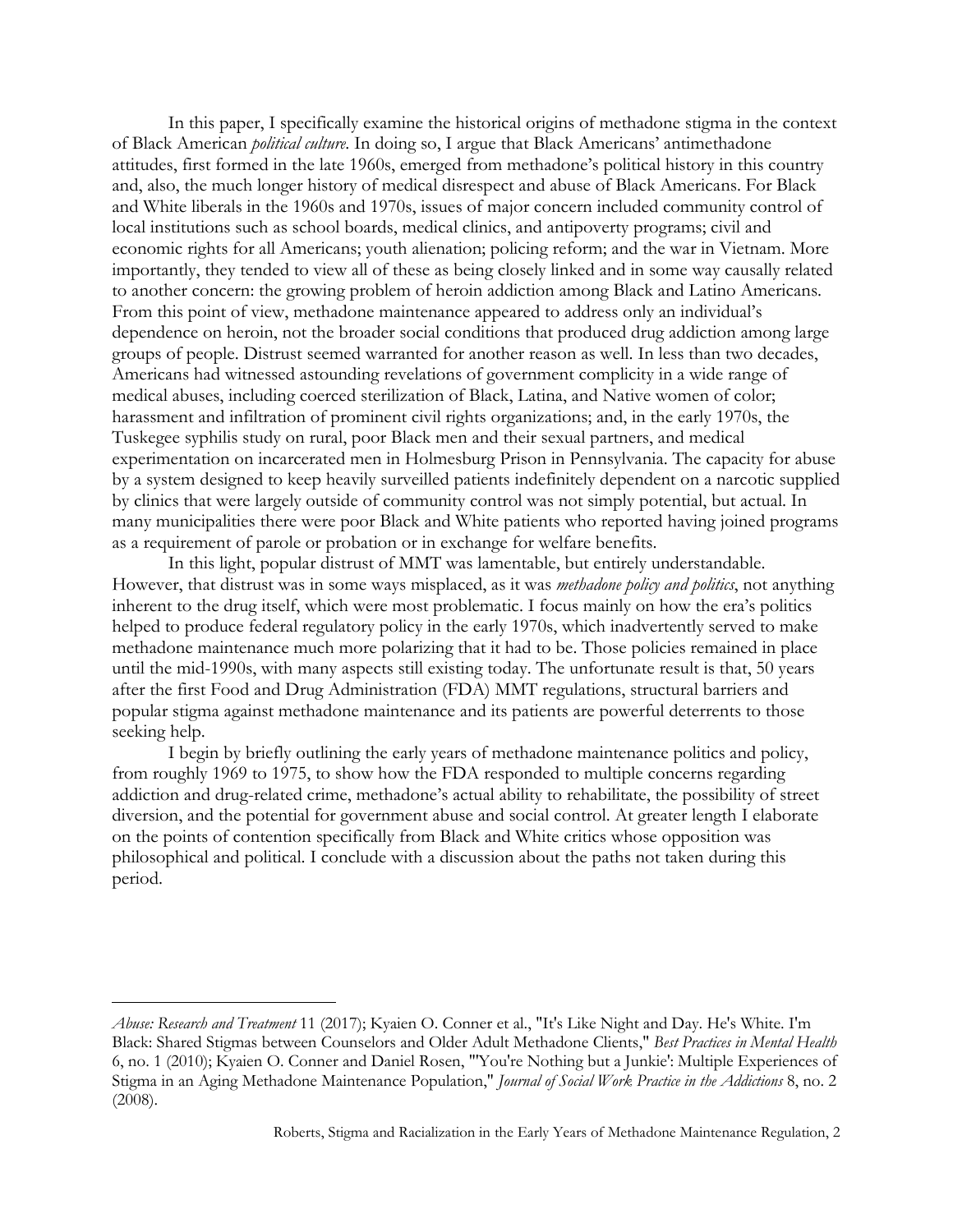#### **The Regulatory Mire**

I have noted elsewhere methadone maintenance's convoluted regulatory history. It was in mid-1970 when MM first entered FDA regulatory purview, only weeks after the Nixon administration communicated its own support for MMT expansion. Federal guidelines before this had permitted the use of methadone only in analgesia and medically supervised withdrawal of opioid-addicted patients. Addressing the emergence of maintenance, novel guidelines promulgated by the FDA and the Federal Bureau of Narcotics and Dangerous Drugs (BNDD conferred on methadone investigational new drug (IND) status for maintenance purposes, in which practitioners were bound by requirements in licensing; maximum daily dosage; diversion prevention; strict recordkeeping; staff supervision; applicant screening; patient monitoring for abuse of other drugs (urine testing); and provision of ancillary services (e.g., counseling, psychotherapy, and vocational assistance). Excluded from treatment were minors, pregnant women, and persons suffering from psychosis or from extreme physical disability.[3](#page-2-0)

Many hailed the new regulation as a major advance in addiction treatment as it would, so it was presumed, standardize treatment across the country. Yet some physicians believed the regulations tied their hands. Several had opened clinics that had thrived during the recent years of ambiguous regulation. Those who did not comply with the new regulations quickly found themselves under intense federal scrutiny.<sup>[4](#page-2-1)</sup> Meanwhile, Dr. Vincent Dole, who with Dr. Marie Nyswander in New York brought methadone maintenance into being, was deeply bothered that the FDA and BNDD had constructed the June 1970 model protocol "with essentially no consultation with knowledgeable people in the field." Even the provisions that most of the public would have thought reasonable were, in Dole's opinion, countertherapeutic. In excluding from the model protocol patients deemed psychotic, the FDA had deprived physicians of the opportunity to treat an otherwise unreachable population and to add other psychiatric treatments to methadone. He offered a similar argument regarding those with physical illness, arguing that, for example, before methadone maintenance, hard-core heroin users with tuberculosis "would be running off all the time without taking their medicine for tuberculosis." In the context of a methadone clinic, however, such patients could be issued both. Even the concern regarding the effects of methadone on pregnancy missed the point. Dole asserted that he had treated many women whose pregnancies were entirely normal while on methadone, but worried that these women otherwise would have continued to use heroin had they been denied the treatment.<sup>[5](#page-2-2)</sup>

Less than a year later, in early April 1971, the FDA relaxed its regulations on methadone maintenance, upgrading its status from an "investigative new drug" to a "new drug application." Gone were those provisions of the 1970 model protocol, which excluded pregnant women, people under the age of 18 years, and those with physical or mental illness. Additionally, private physicians also were allowed to dispense methadone on a maintenance basis. Of equal importance, politically as well as therapeutically, clinics no longer had to limit daily dose to 160 milligrams. Nor were they required to stipulate for each patient an eventual goal of narcotic addiction "cure," the complete independence from any opioid at all, including methadone. With the lowering of exclusions and the elongation of treatment duration to a perhaps indefinite period of time, both the number of patients

<span id="page-2-0"></span><sup>3</sup> Helena Hansen and Samuel Roberts, "Two Tiers of Biomedicalization: Buprenorphine, Methadone and the Biopolitics of Addiction Stigma and Race," in *Critical Perspectives on Addiction*, ed. Julie Netherland (Bingley, UK: Emerald, 2012).

<span id="page-2-2"></span><span id="page-2-1"></span><sup>4</sup> David Courtwright, Herman Joseph, and Don Des Jarlais, *Addicts Who Survived: An Oral History of Narcotic Use in America, 1923-1965* (Knoxville: University of Tennessee Press, 1989).

<sup>5</sup> "Methadone Plans Called Unworkable," *The Austin Statesman*, 13 July 1970.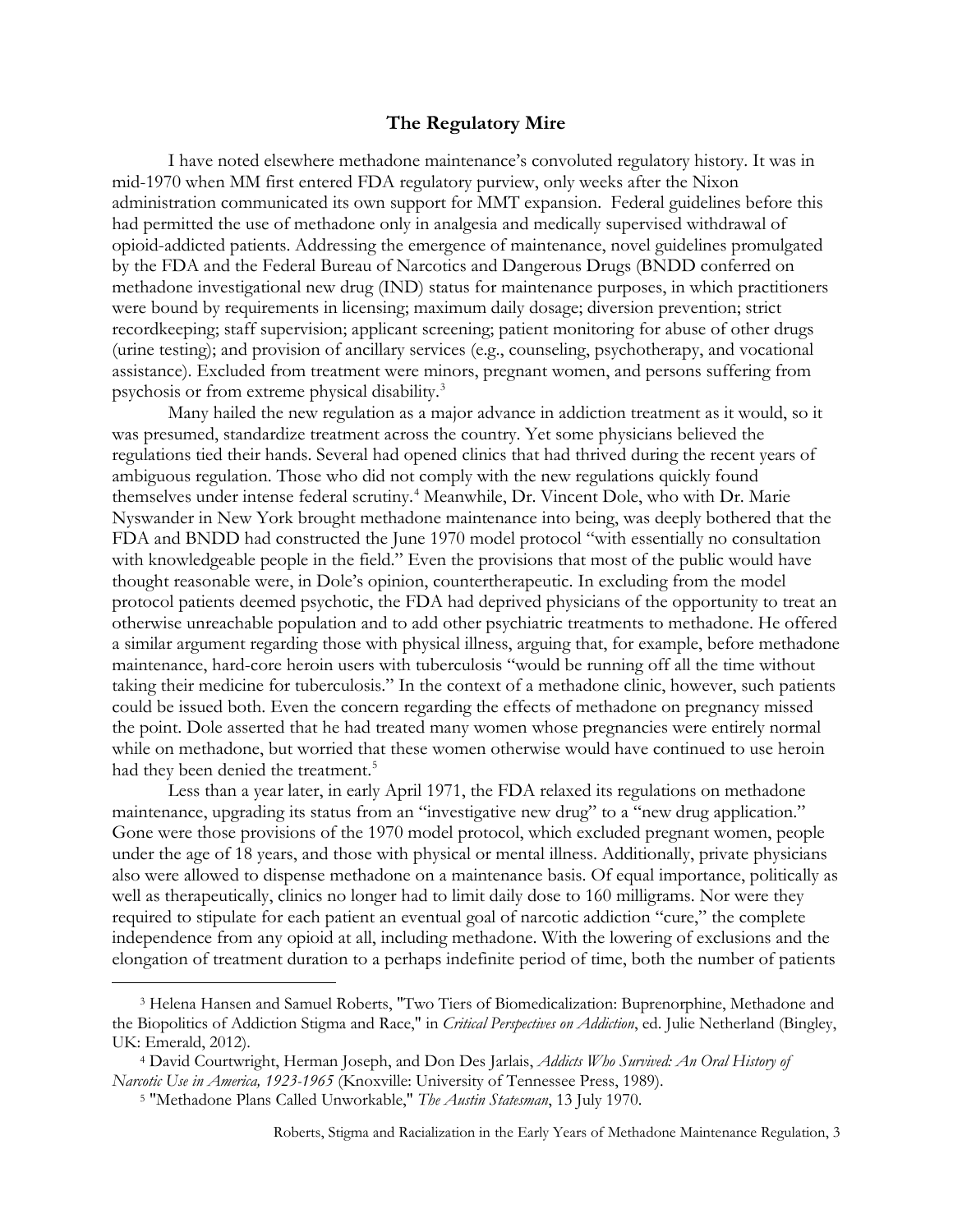recruited and those retained ballooned. Funded largely by President Nixon's Special Action Office on Drug Abuse Prevention, the number of methadone maintenance patients in the United States grew from 9,100 to 73,000 between 1971 and 1973. Some estimates stated a figure as high as 85,000.

The lowered restrictions and the dramatic expansion of the patient ranks unnerved many. Lawmakers at every level of government expressed concern about reports of loose protocols, failure to offer other kinds of therapy in conjunction with methadone, inconsistent urine testing of patients, and street diversion of methadone. Many physicians found themselves the target of popular and official allegations of medical profiteering and even intentional street diversion. Some undoubtedly were. If newspaper accounts are to be believed, before 1972 (the years of office-based prescription), in any American city with physicians prescribing methadone, there might have been as many as two or more physicians under some kind of formal or informal investigation by the Bureau of Narcotics and Danger Drugs, the FDA, local law enforcement, or even health officials. Most either complied with authorities or quietly closed shop. Others, in cases which often rose to the level of national attention, defended themselves against charges in the courts of law or public opinion. Dr. Thomas Moore, an African-American physician practicing in Washington, DC, denied all charges of prolific prescribing and retorted that the rising demand for street heroin was a demonstration of the need for more availability of methadone. Other physicians made similar arguments. At hearings held in late 1972 and early 1973 by the Senate Subcommittee to Investigate Juvenile Delinquency, Roger Smith, the director of a multimodality addiction treatment program in San Rafael (Marin County), CA, testified that he was not that concerned about diversion and suggested that measures to curb it could do more harm than good in that they would work against patient recruitment and retention. San Rafael is not far from San Francisco, whose Sheriff, Richard Hongisto, also questioned the assumption that diversion represented a social threat while expressing the opinion that the British system of heroin maintenance and the U.S. system of methadone maintenance were "a more humane and cheaper response than continual criminalization."<sup>[6](#page-3-0)</sup>

Some of the April 1971 relaxations were retracted a year later, in early April 1972, when the FDA again decided that children below age 18 should not be treated with methadone. In the 1972 regulations, the FDA also restricted methadone prescription to "a closed system" of clinics in which new patients in their first 3 months would be closely supervised when administered methadone. Physicians no longer could prescribe methadone from their office for a patient to purchase at a local pharmacy, and patients, even after their 3-month probationary period, would not be allowed to take home more than a 3-day supply. To further ensure patient compliance, the FDA mandated weekly urinalysis tests to monitor polydrug use. At the same time, however, the FDA imposed a hybrid set of guidelines (combining both IND and NDA status) and approved methadone for narcotic addiction treatment, a move that further expanded the ranks of patients. These new guidelines became effective 90 days later, only to be altered again under the Narcotic Addict Treatment Act of 1974, which gave increased regulatory and investigative authority to the BNDD's successor, the Drug Enforcement Administration (DEA). [7](#page-3-1)

<span id="page-3-0"></span><sup>6</sup> *Methadone Use and Abuse -- 1972-73. Hearings before the Subcommittee to Investigate Juvenile Delinquency of the Senate Committee on the Judiciary; November 14 and 16, 1972; February 8, 13, and 14, and April 6, 1973*, Second Session of the 92nd Congress and First Session of the 93rd Congress, 1973, 271-72.

<span id="page-3-1"></span><sup>7</sup> Ida Walters, "Curse or Cure?," *Wall Street Journal*, 27 July 1972; Henry L. Lennard, Leon J. Epstein, and Mitchell S. Rosenthal, "The Methadone Illusion," *Science* 176, no. 4037 (1972). On the history of FDA regulation, see Philip J. Hilts, *Protecting America's Health: The Fda, Business, and One Hundred Years of Regulation* (New York: Alfred A. Knopf, 2003).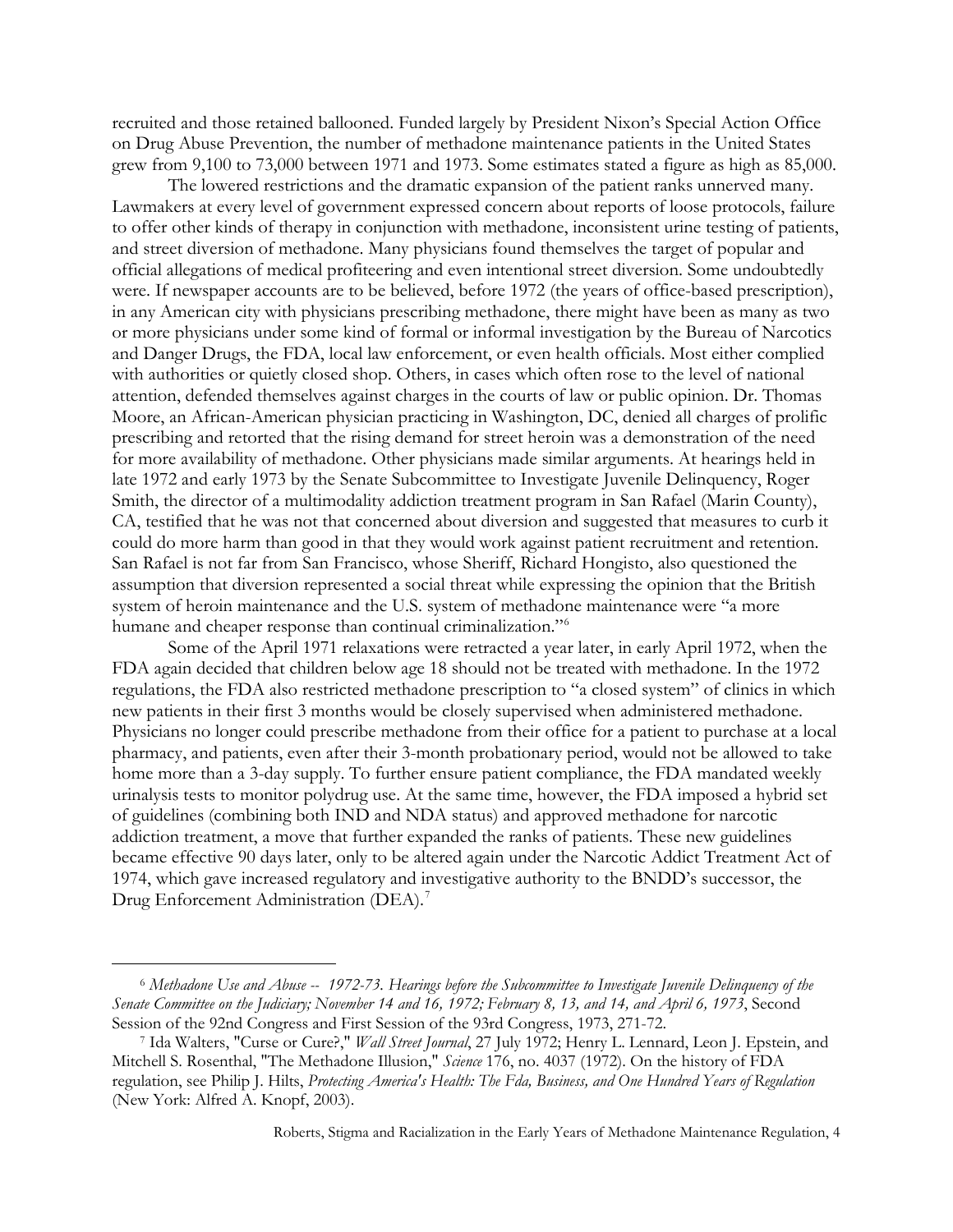### **The Making of a Controversy**

In announcing its guidelines, nothing in the FDA's language forecasted its role in the major racial controversy it helped to create. There were, of course, no provisos regarding ethnic composition of the patient base or the clinical personnel. However, in their extreme vigilance to prevent street diversion, to mandate urine testing to discourage patient "cheating" (using other drugs while on methadone), and to regulate physician practice and surveil patients, the FDA and BNDD produced a regulatory environment in which the treatment protocol was limited only to a specialized set of mainly White physicians, effectively alienating Black communities and even Black physicians. In a matter of just a few years, a fairly dominant consensus in the Black public sphere viewed methadone maintenance as anathema to the main political programs of the previous two decades.

Although in Black political culture methadone maintenance has held a generally unenviable place of distrust and derision, Black opinion on methadone or narcotic maintenance was not monolithically negative, nor was it uniformly consistent over time. As early as 1953, in answer to the question, "Should Dope Be Legalized?," the editors of the Black middle-class *Ebony* magazine gave serious consideration to proposals for private and government-run heroin and morphine maintenance clinics[.8](#page-4-0) In 1963, the grassroots Harlem Neighborhoods Association, Inc. (HANA) declared that it "views addiction as a *medical problem*" not to be "viewed as a moral defect, and an occasion for great shame." It also pointed to "the British system of legal availability of drugs to addicts," and called for reasoned consideration of "a limited program for the legalization of drugs," especially for those waiting to be admitted to rehabilitation programs.<sup>[9](#page-4-1)</sup> In response to a 1964 New York City Council resolution to explore the possibility of narcotic maintenance (methadone was not specified), Rev. Eugene Callender, a prominent Harlem clergyperson and community organizer with a history of addiction outreach, sounded much like a proto-harm reductionist. The plan, which Callender called an "excellent idea" that should be tried in a 3-year pilot program, reminded him of the British system of narcotics maintenance. "At least," he said, "he [the addicted individual] would be getting good drugs, instead of the garbage he gets in the streets and which is given to him through dirty instruments."[10](#page-4-2) Upon hearing the news of the Dole–Nyswander experiment in 1965, women's and civil rights activist Dorothy Height was cautiously optimistic: "Research on methadone is still in a very early stage, but it may lead to a new understanding and treatment of drug addicts. So far methadone has enabled some addicts, for the first time in their lives, to become self-supporting, responsible members of the community."[11](#page-4-3) What changed between 1953 and the early 1970s was the political configurations surrounding narcotics maintenance, not the idea of narcotics maintenance itself.

The 1972 regulations had been designed to strike a balance of proponents and opponents of methadone maintenance who themselves represented a broad range of public concerns. The most ardent of supporters, often physicians, saw in methadone maintenance real rehabilitative potential, especially when combined with counseling, social services, and vocational or educational assistance (historically, this combination of medically assisted treatment with supportive services has produced

<span id="page-4-0"></span><sup>8</sup> "Should Dope Be Legalized? Doctors, Police and Social Workers Debate Drastic Move to Set up Legal Clinics as Step to Combat Narcotics Racket," *Ebony*, April 1953.

<span id="page-4-2"></span><span id="page-4-1"></span><sup>9</sup> Joseph P. King, Lonnie MacDonald, and Harlem Neighborhoods Association Inc. (HANA), "A Preliminary Report of the Neighborhood Conference on Narcotics Addiction, Co-Sponsored by Harlem Neighborhoods Association Mental Health Committee, Harlem Hospital Department of Psychiatry," (Malcolm X Papers, Schomburg Center for Black History and Culture; Box 10, Folder 14, 1963).

<sup>10</sup> "Clergymen Back, Hit Giving Dope to Addicts," *New York Amsterdam News* 22 February 1964.

<span id="page-4-3"></span><sup>11</sup> Dorothy Height, "A Woman's Word," *New York Amsterdam News*, 4 September 1965.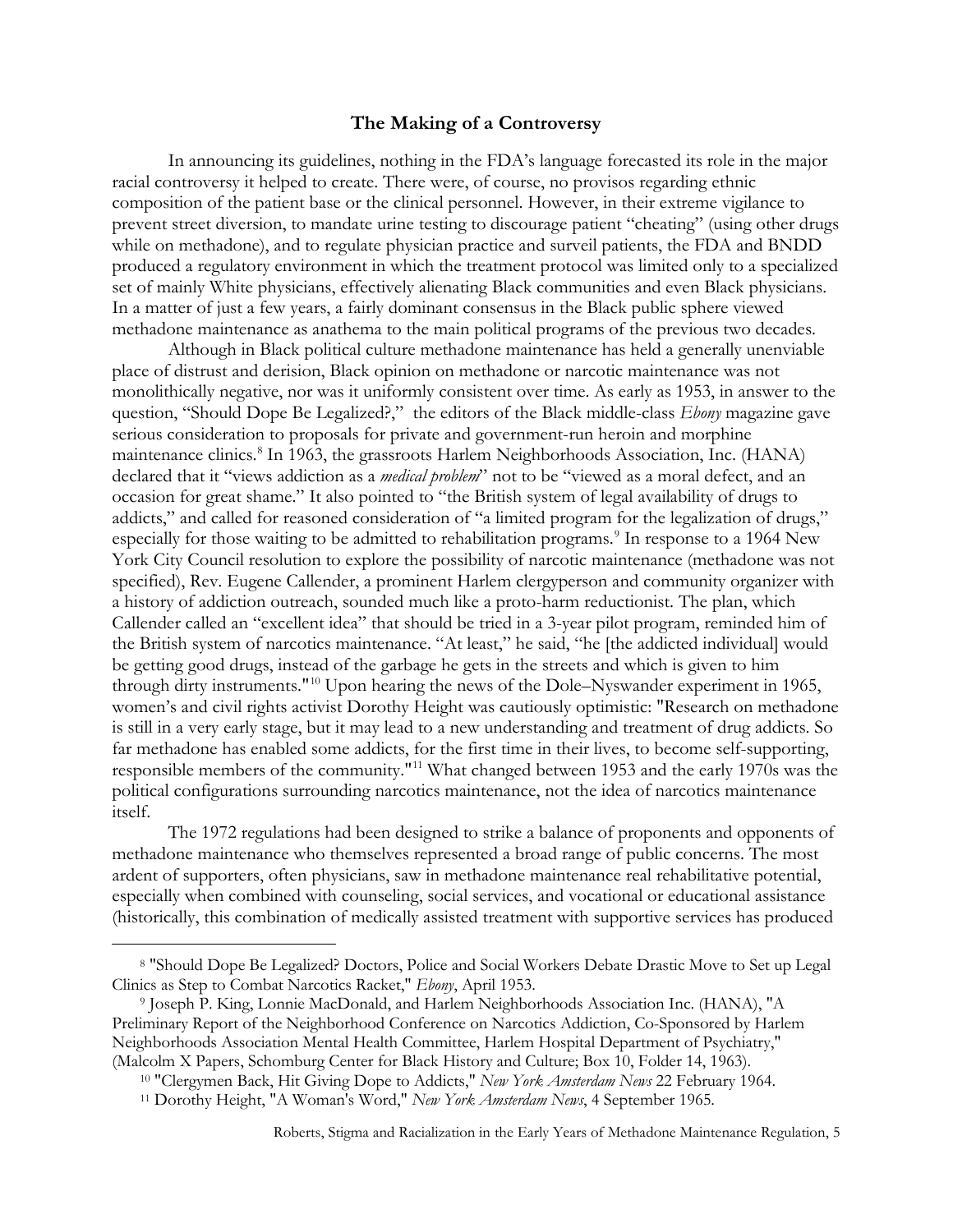the best results). Allied with this group were those whose support for MMT emanated from concerns about escalating crime rates attributable, so they believed, to drug users. Meanwhile, methadone's critics were more diverse, united mainly in their opposition. For example, there were NIMBYist elements who worried mainly about declining property values and public safety in their neighborhoods. Similarly, by 1970 the "drug-free" (non-methadone) addiction rehabilitation industry was reaching its maturity, but few organizations in the field were so established as to not regard methadone maintenance as an ideologically and even economically competing threat.

Added to these motivations were ones that were more philosophical, sociological, and political. Unless one subscribed to the biomedicalized metabolic theory of addiction underlying the Dole–Nyswander program, the contradictions inherent in treating opioid addiction with an opioid were obvious. In the way that simplistic analogies rarely do much to illuminate the nuance of a controversy, opponents argued that methadone maintenance made as much sense as providing gin to an alcoholic to cure him of his compulsive use of whisky. Since at least the 1920s, theories of addiction ranged in emphasis from deviance and mental illness to sociological conditions of deprivation, but few if any conceived of rehabilitation as implying anything but drug abstinence.

For many Americans, the issue was a moral one. Yet for others, the questions methadone raised were social and psychological. If one believed, as did most social psychologists, sociologists, and even many psychiatrists, that the "true causes" of addiction—be they social (economic deprivation, denied opportunity, official neglect, racism) or individual (ennui, low self-esteem, anxiety, trauma, depression)—lay in one's psychic engagement with the social world, then methadone did nothing at all to address the problem. Furthermore, the metabolic theory of addiction, comparing it to diabetes, may have been a useful heuristic or analogy to offer politicians and the general public, but it, too, was demonstrably imprecise and simplistic. Few physicians could point to patients who had been able to manage their diabetes to the point where insulin was unnecessary, but stories of successful recovery from even hard-core addiction were easily found, even if not as prodigiously as everyone would have wanted.

It is one thing to believe that heroin addiction among America's youth came from ennui, or lack of meaningful work and purpose, or alienation, or, as in the case of Black and Latino Americans, structural racism. It is something almost completely different to argue that it reflected biological deficiencies in the human body. Black political leadership and racial liberals of all ethnicities generally saw heroin addiction as the result of failed economic policies that had left Black communities without viable jobs, a decent education, secure housing, appropriate health care, and effective public safety. Absent these basic rights, America's Black youth were susceptible to heroin experimentation and addiction. This certainly was a theme embedded in three of the late civil rightsera's most popular memoirs, Claude Brown's *Manchild in the Promised Land* (1965), Alex Haley's and Malcolm X's *The Autobiography of Malcolm X* (1965), and Piri Thomas's *Down These Mean Streets* (1967). If addiction was the direct result of these persisting inequities, any proposal for the provision of a narcotic to narcotics addicts would meet the rejoinder that government officials wanted merely to pacify the ghetto, not to address the deep structural problems that produced addiction. Coined in 1944, the term "genocide" found its way into the political lexicons of a global array of racialized protest movements, and in the United States framed some of the opposition's analysis of methadone policy among the Black poor.<sup>[12](#page-5-0)</sup>

<span id="page-5-0"></span><sup>12</sup> See, for example, Daniel Casriel and Thomas Bratter, "Methadone Maintenance: A Questionable Procedure," *Journal of Drug Issues* 4 (1974); "Methadone a Form of Genocide: Ex-Addict," *New York Amsterdam News*, 10 May 1969; Rev. Curtis E. Burrell Jr., "Black Addiction: A Summary and Overview," *Chicago Daily Defender*, 21 October 1971; William L. Claiborne, "U.S. Methadone Role Scored," *The Washington Post*, 14 May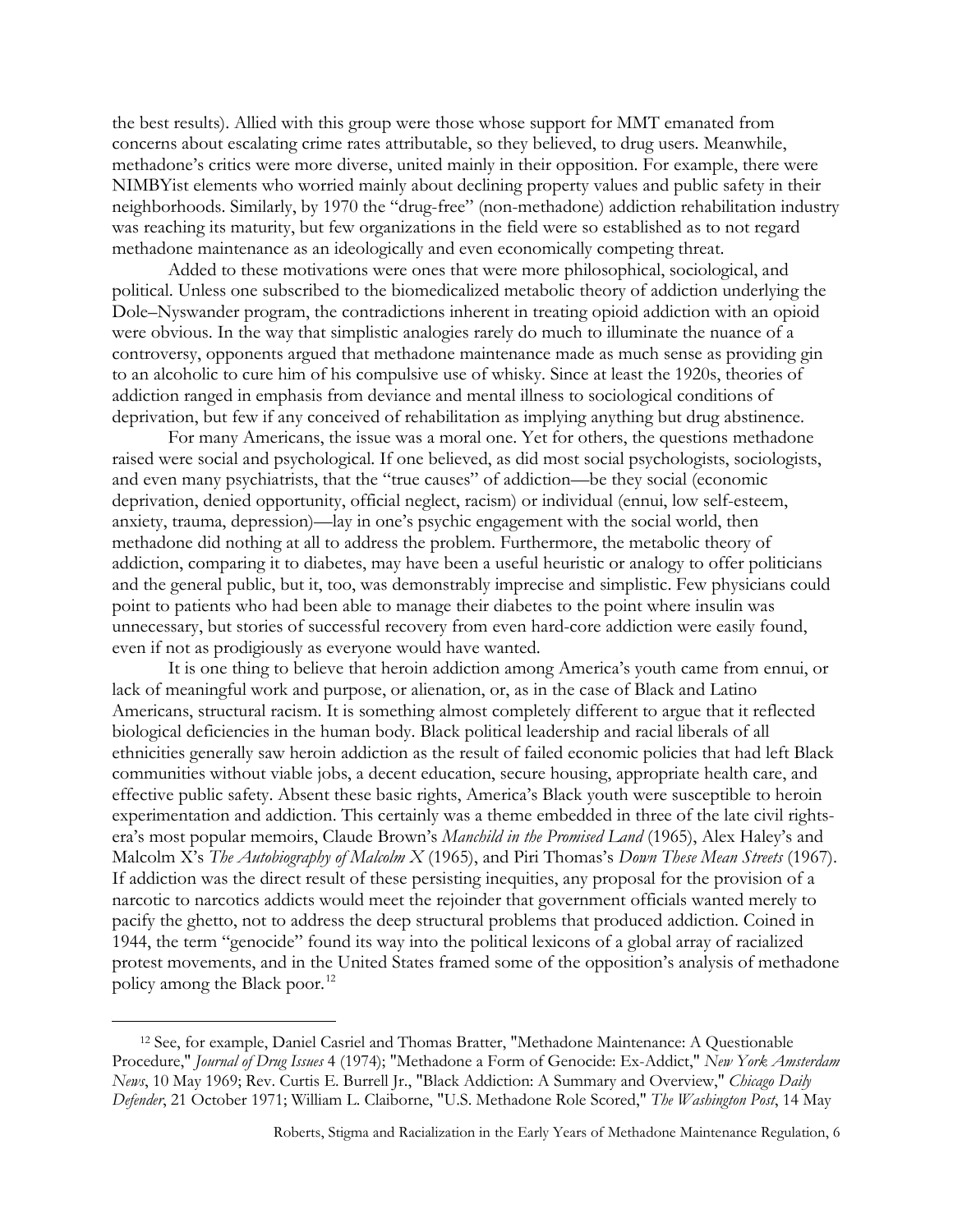The medical framing of addiction as a "metabolic disorder" (as Vincent Dole frequently described it), and methadone maintenance for the addicted as analogous to insulin for the diabetic, is one of the 20th century's most pronounced examples of what sociologist Peter Conrad critically called *medicalization*. [13](#page-6-0) Indeed, in offering his earliest definition of medicalization—the process of "defining [a specific] behavior as a medical problem or illness and mandating or licensing the medical profession to provide some type of treatment for it"—Conrad listed as examples "alcoholism, drug addiction, and treating violence as a genetic or brain disorder."[14](#page-6-1) That all three were behavioral in nature pointed to the historical moment in which Conrad developed the concept. By the early 1970s, medical skepticism, like distrust of all authority, especially government, was at its height. One facet of this was the international antipsychiatry movement, which, somewhat ironically, was led largely by psychiatrists from the United Kingdom, the United States, France, and Italy. In reframing a "deviant" behavior as instead a medical condition, the process of medicalization, so the critique goes, offers the liberation of the individual from social stigma. It also, however, has the potential to turn dynamics that are imminently *social* into *individual pathologies*. Thus they are denunciations of methadone as a "false cure" and an expedient and cheap "technological fix" for issues that government policy had failed to resolve.<sup>15</sup> Psychiatrist Thomas Szasz, one of the most polemical figures in the American antipsychiatry movement, likened the combined carceral and medical authority brought to bear on drug users to the Spanish Inquisition, and methadone to "the Medical Holy Water" designed "to counteract the Heretical Witch's Brew of Heroin."[16](#page-6-3) Writing in the journal *Science*, three psychiatrists argued, "If heroin use were 'the problem,' then methadone might well be the answer. If, however, physical, psychological, and social costs of drug use for the person and the community are 'the problem,' then methadone may well contribute to the problem rather than to the solution."<sup>[17](#page-6-4)</sup> Coupled with this logical challenge was the widespread suspicion of what social critics of the time called the "medical-industrial complex."<sup>[18](#page-6-5)</sup> This position was exemplified by social scientist Florence Heyman's description in 1972 of methadone as "a typically American answer to a large-scale American problem," and her prediction that rapid and vast proliferation of methadone clinics augured the emergence of a new "bureaucratic empire."[19](#page-6-6) At a time when distrust of the government was even more widespread than distrust of organized

<sup>14</sup> Conrad, "The Discovery of Hyperkinesis: Notes on the Medicalization of Deviant Behavior."

<sup>15</sup> Dorothy Nelkin, *Methadone Maintenance: A Technological Fix* (New York: G. Braziller, 1973).

<sup>1972;</sup> Audrey Weaver, "From the Weaver," *Chicago Daily Defender*, 29 April 1972; Profumo Adolfo, "Too Many Methadone Clinics = Genocide?," *New York Amsterdam News* 1992; Frank Morales, "Methadone: Genocide of the Poor," *The Portable Lower East Side*1992.

<span id="page-6-0"></span><sup>13</sup> Peter Conrad, "The Discovery of Hyperkinesis: Notes on the Medicalization of Deviant Behavior," *Social Problems* 23, no. 1 (1975); *Identifying Hyperactive Children : The Medicalization of Deviant Behavior* (Lexington, MA: Lexington Books, 1976); "Medicalization and Social Control," *Annual Review of Sociology* 18 (1992); "Medicalizations," (United States: American Society for the Advancement of Science, 1992); *Medicalization of Society: On the Transformation of Human Conditions into Treatable Disorders* (United States: The Johns Hopkins University Press, 2007); Peter Conrad and Joseph W. Schneider, "Deviance and Medicalization, from Badness to Sickness," in *Deviance and Medicalization, from Badness to Sickness* (1980).

<span id="page-6-3"></span><span id="page-6-2"></span><span id="page-6-1"></span><sup>16</sup> Thomas Szasz, *Ceremonial Chemistry: The Ritual Persecution of Drugs, Addicts, and Pushers* (Garden City, NY: Anchor Press, 1974), 67.

<sup>17</sup> Lennard, Epstein, and Rosenthal, "The Methadone Illusion."

<span id="page-6-6"></span><span id="page-6-5"></span><span id="page-6-4"></span><sup>18</sup> Barbara Ehrenreich, John Ehrenreich, and Health/PAC, *The American Health Empire: Power, Profits, and Politics* (New York: Random House, 1970).

<sup>19</sup> Florence Heyman, "Methadone Maintenance as Law and Order," *Society* 9, no. 8 (1972).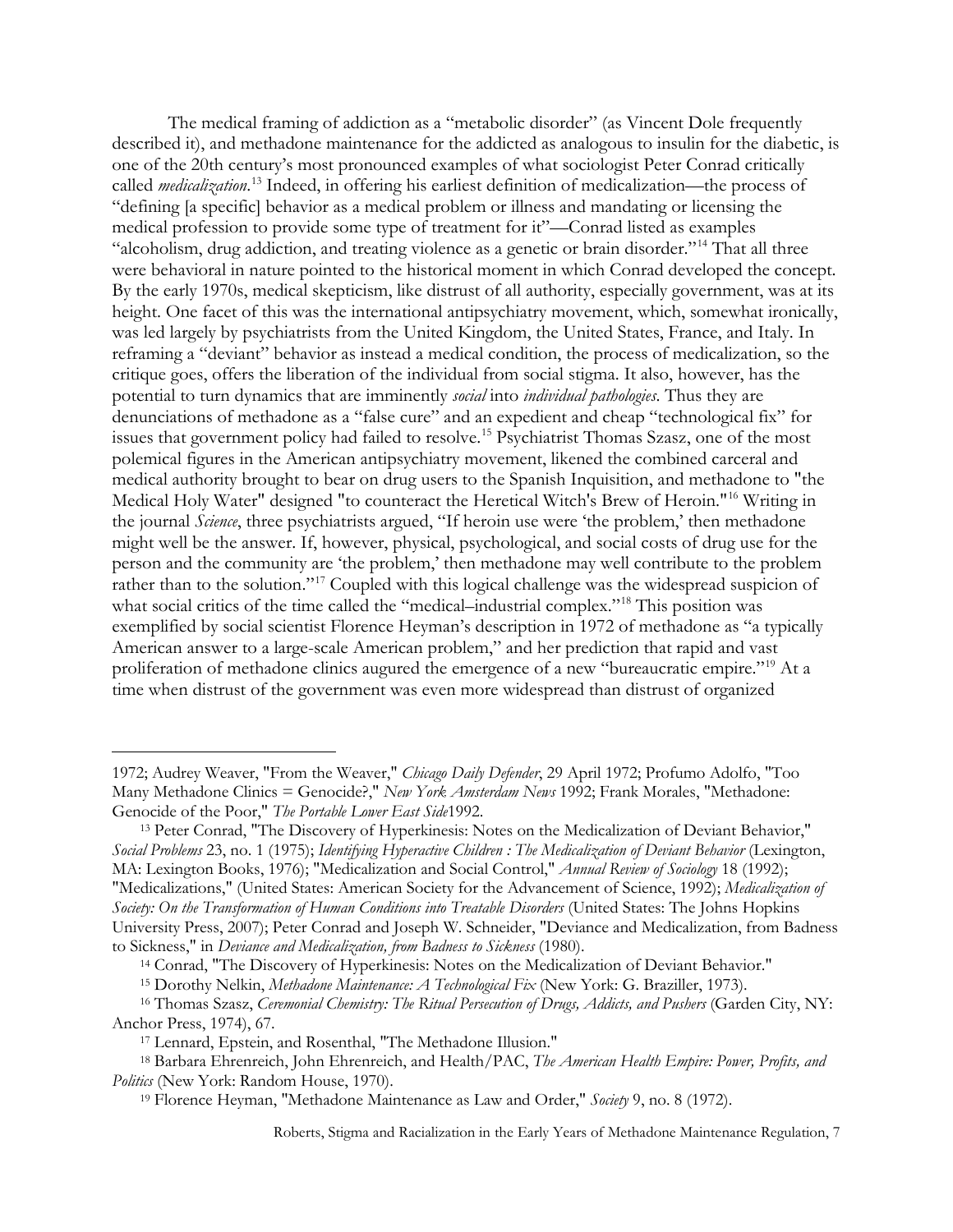medicine, many feared a partnership of the two in the form of a methadone empire with an outsized capacity for social control and urban pacification.

The matter of methadone and the variety of medicalization it represented were rendered even more contentious by methadone's place in American anticrime politics and the U.S. history of racialized drug politics and law enforcement. For their own reasons, politicians, journalists, physicians, and social scientists since Emancipation frequently described Black Americans as particularly intemperate and prone to insanity and criminal activity. In the turn of the 20th-century cocaine scare, for example, as drug historian David Musto has observed, "the fear of the cocainized black coincided with the peak of lynchings, legal segregation, and voting laws all designed to remove political and social power from him."[20](#page-7-0) In considering the war on crime's origins in the 1960s and 1970s, political scientists Naomi Murakawa and Vesla Weaver and legal scholar Michelle Alexander have argued that anticrime policies, especially the War on Drugs, emerged as a counter to civil rights demands. [21](#page-7-1) Speaking specifically of drug law enforcement in the 1950s and 1960s, historian Kathleen Frydl has noted that "African American civil rights leaders had to contend with another discursive construct of the decade, that of [B]lack criminality." Indeed, Senators and Representatives repeatedly highlighted Washington, DC, the nation's only majority Black city, as particularly crime- and drugridden. Those who were resistant to the civil rights movement, Frydl also notes, vigorously made "assertions of [B]lack criminality," which they "deployed regularly to counter or to stall the [B]lack freedom movement."<sup>[22](#page-7-2)</sup>

Cognizant of the long history of the popular White association of Black Americans with crime and deviant behavior, and suspicious of methadone maintenance as a convenient technological fix to inconveniently complex social problems, many White and Black Americans therefore wondered which aspect of methadone—addiction recovery or crime reduction—was most attractive to its proponents. The suspicion was not unwarranted. New York's City Council, for example, attempted to pass a bill requiring MMT for as many as 5,000 drug users at Rikers Island jail. Vocal opposition from the City's Commissioners of Corrections, Addiction Services, and Health Services did not deter the largely Democratic council, and it was the veto of Liberal Republican Mayor John Lindsay which ultimately prevented it from becoming law.. New York Governor Nelson Rockefeller's support for methadone programs throughout the state came after the political and therapeutic disaster of his coercive 1967 civil commitment program, and just before the draconian 1973 drug law, which also bore his name.<sup>[23](#page-7-3)</sup>

Officials at the federal level also expressed enthusiasm for methadone's potential crimereductive capacities. The 1969 report of the National Commission on the Causes and Prevention of Violence gave significant space to the perceived connections between narcotic addiction and nonviolent as well as violent crime, recommending that "more and better [treatment] facilities be

<span id="page-7-0"></span><sup>20</sup> David F. Musto, *The American Disease: Origins of Narcotic Control*, 3rd ed. (New York: Oxford University Press, 1999), 7.

<span id="page-7-1"></span><sup>21</sup> Michelle Alexander, *The New Jim Crow: Mass Incarceration in the Age of Colorblindness* (New York: New Presshans, 2010); Vesla M. Weaver, "Frontlash: Race and the Development of Punitive Crime Policy," *Studies in American Political Development* 21, no. 2 (2007); Naomi Murakawa, *The First Civil Right: How Liberals Built Prison America* (New York: Oxford University Press, 2014); Elizabeth Kai Hinton, *From the War on Poverty to the War on Crime : The Making of Mass Incarceration in America* (2016).

<span id="page-7-2"></span><sup>22</sup> Kathleen Frydl, *The Drug Wars in America, 1940-1973* (New York: Cambridge University Press, 2012), 122, 211.

<span id="page-7-3"></span><sup>23</sup> Bennett, "Mandated Use of Methadone Assailed by 3 Big City Officials."; Hansen and Roberts, "Two Tiers of Biomedicalization: Buprenorphine, Methadone and the Biopolitics of Addiction Stigma and Race."; Fried, "State Panel Urges Care on Methadone."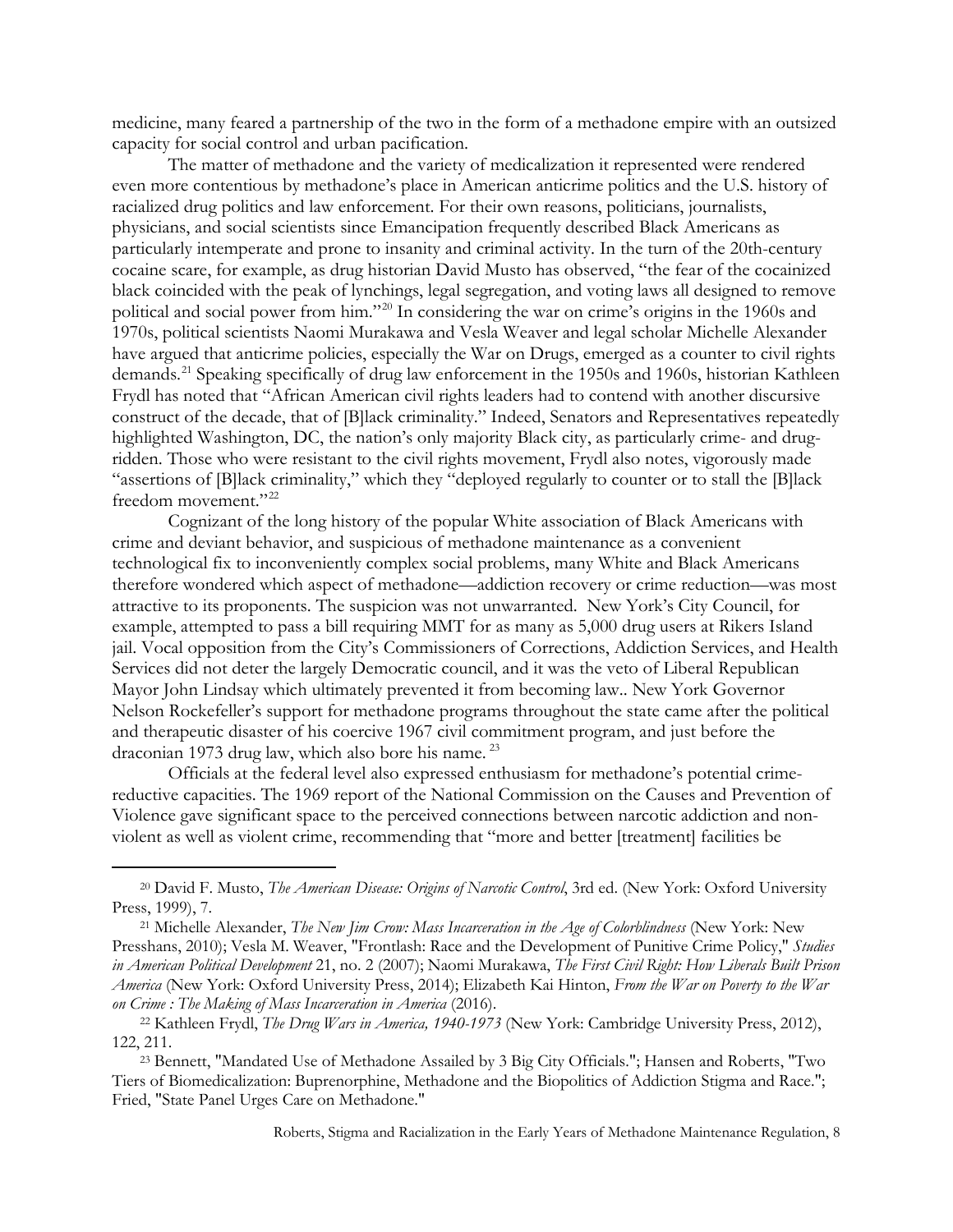established and that research and testing of treatment programs receive high priority [and that] additional research on drug maintenance programs, such as the methadone program in New York, should be encouraged."[24](#page-8-0) Federal lawmakers and White House officials closely watched Washington, DC's, crime wave, which had begun in 1966. A February 1969 meeting of Washington's mayor, health department director, and forty other federal and local authorities produced the announcement that the District soon would develop its own methadone program. An influential development had been Vincent Dole's testimony that his program had proven its ability to change hard-core users "from criminals to respectable members of the society."<sup>[25](#page-8-1)</sup> At the 1970 congressional hearings on crime in Washington, DC, even the Superintendent of the U.S. Public Health Service, Dr. Stephen Brown, contended, "we must be honest with ourselves in facing the fact that certainly one of the major things that concern us with opiate addiction is the crime which results from opiate addiction… . It is precisely this criminal activity which would come to an end if heroin addicts... could obtain legal narcotics, such as methadone, from a medically capable source of supply."<sup>[26](#page-8-2)</sup>

Indeed, President Nixon's "therapeutic presidency " (as one historian has called it) was but one side of a Janus-faced drug policy which otherwise emphasized his "War on Drugs" (declared in 1971) and escalated funding and powers directed toward law enforcement efforts.<sup>[27](#page-8-3)</sup> Drug use had not been particularly high on the American public's mind in 1968 – certainly not as worrisome as the economy or the war in Southeast Asia – but Nixon had successfully bundled it into his appeal to conservative white voters whom he termed the "silent majority," and his leadership in skepticism and even outright resistance to peace movements, civil rights activism, gender and reproductive gains, and economic democracy. [28](#page-8-4) Commenters at the time noted as much, and there certainly is evidence that Nixon's support for methadone, like his appeal to the silent majority and his "Southern Strategy," was an electoral gambit. Looking ahead to the next election, a 1970 internal White House Domestic Council Summary Option Paper argued that "in 1972 citizens will be looking at crime statistics across the nation in order to see whether expectations raised in 1968 have been met. The federal government has only one economical and effective technique for reducing crime in the streets—methadone maintenance."[29](#page-8-5) Along with this was the administration's support of measures which were decidedly untherapeutic. In its continuing conflict with the Department of Health, Education, and Welfare regarding authority over the drug use issue, the Department of Justice and its Bureau of Narcotics and Dangerous Drugs seemed to have the support of the President and many influential senators and members of Congress on both sides of the aisle. This imbalance of power gave Justice the authority, provided by the passage of the Comprehensive Drug Abuse Prevention and Control Act of 1970, to perform "no-knock" raids on private residences. That act and the Narcotic Addict Treatment Act of 1974 also made the BNDD's successor, the

<span id="page-8-0"></span><sup>24</sup> Donald J. Mulvihill et al., *Crimes of Violence: A Staff Report Submitted to the National Commission on the Causes & Prevention of Violence*, 3 vols. (Washington, DC: Government Printing Office, 1969).

<sup>25</sup> Philip D. Carter, "City Test of Cheap Drug Set for Heroin Addicts," *Washington Post*, 13 February 1969.

<span id="page-8-2"></span><span id="page-8-1"></span><sup>26</sup> *Crime in the National Capital. Part 2: Narcotics-Crime Crisis in the Washington Area. Hearings before the United States Senate Committee on the District of Columbia*, 1, 25-26 March, and 9-11 April, 1969 1969.

<span id="page-8-3"></span><sup>27</sup> Kevin Yuill, "Another Take on the Nixon Presidency: The First Therapeutic President?," *Journal of Policy History* 21, no. 02 (2009).

<span id="page-8-4"></span><sup>28</sup> David F. Musto and Pamela Korsmeyer, *The Quest for Drug Control: Politics and Federal Policy in a Period of Increasing Substance Abuse, 1963-1981* (New Haven: Yale University Press, 2002).

<span id="page-8-5"></span><sup>29</sup> Quoted in David J. Bellis, *Heroin and Politicians: The Failure of Public Policy to Control Addiction in America*, Contributions in Political Science, (Westport, CT: Greenwood Press, 1981), 59. See also Michael Massing, *The Fix* (New York: Simon & Schuster, 1998).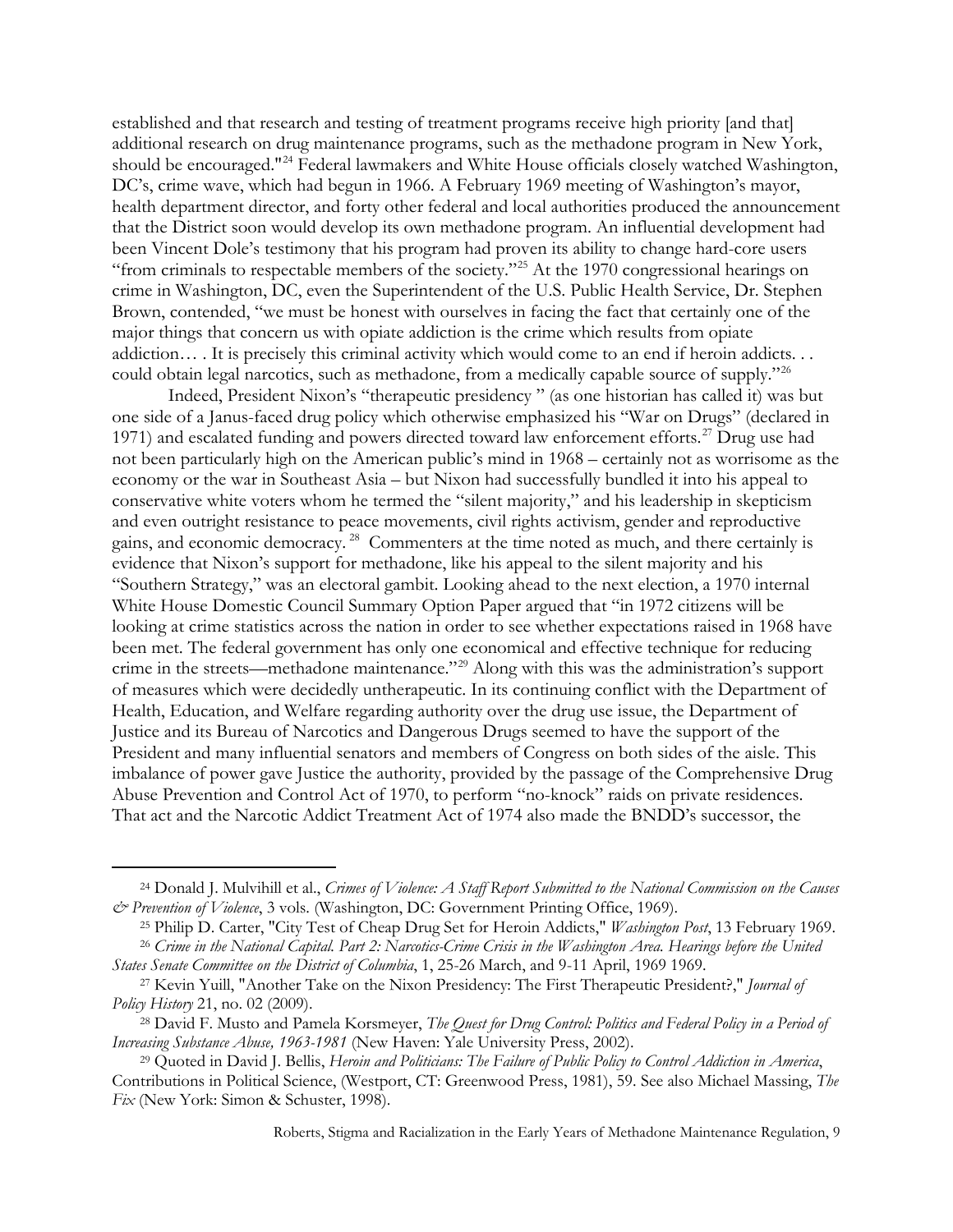Drug Enforcement Administration, an equal partner with the FDA in the federal effort to control methadone treatment programs.[30](#page-9-0)

There were in fact aspects of the Nixon administration that hailed the first. However, many suspected that was not unconnected from his appeal on November 3, 1969, to the "silent majority" of (white, conservative) Americans who had become weary, even resentful, of the politics of antiwar mobilizations, civil rights, gender equality, and economic rights, and distrustful of the post-1933 alliance among organized labor, civil rights, and the Democratic Party.<sup>[31](#page-9-1)</sup>

Many who were following the politics of heroin addiction and methadone understandably expressed concern at the potential abuses of the new treatment modality, and whether massive funding simply tempered a wider agenda of racial control.[32](#page-9-2) *Washington Post* columnist William Raspberry opined that "methadone is not so much a means for treating addicts as a way of fighting crime" whose effectiveness in crime reduction would obviate the need for actual treatment from "psychiatrists, social workers, placement specialists and the rest."<sup>[33](#page-9-3)</sup> In two days of hearings on methadone maintenance, U.S. House of Representatives Delegate Walter E. Fauntroy (District of Columbia) made clear his own distrust. So, too, did invited witness Ron Clark, the director of Washington, DC's, RAP, Inc., who argued that MMT was not particularly beneficial to Black patients or Black communities, but was "politically expedient," for politicians more concerned about crime than recovery."[34](#page-9-4)

### **Historical Lessons**

It is tempting to attribute the methadone controversy to mere misunderstanding of the problem and of the other side's perspectives and approaches. It is clear that proponents and opponents, respectively, harbored differing views on the "true causes" and the nature and proper treatment of addiction. By 1970, many of the "drug free" (non-methadone) programs and

 $\overline{a}$ 

<span id="page-9-1"></span><sup>31</sup> Mical Raz, "Treating Addiction or Reducing Crime? Methadone Maintenance and Drug Policy under the Nixon Administration," ibid.29, no. 1 (2017); Hinton, *From the War on Poverty to the War on Crime : The Making of Mass Incarceration in America*; Rick Perlstein, *Nixonland: The Rise of a President and the Fracturing of America* (New York: Scribner, 2008); Michael Flamm, "Politics and Pragmatism: The Nixon Administration and Crime Control," *White House Studies* 6, no. 2 (2006); Jason Edwin Glenn, "Medicalizing Addictions, Criminalizing Addicts: Race, Politics and Profit in Narratives of Addiction" (doctoral dissertation, Harvard University, 2005); Ted Galen Carpenter, *Bad Neighbor Policy : Washington's Futile War on Drugs in Latin America*, 1st ed. (New York: Palgrave Macmillan, 2003); Musto and Korsmeyer, *The Quest for Drug Control: Politics and Federal Policy in a Period of Increasing Substance Abuse, 1963-1981*; Dan Baum, *Smoke and Mirrors: The War on Drugs and the Politics of Failure*, 1st ed. (Boston: Little, Brown, 1996); Brooks Jackson, "Nixon Action Aids Capital's Crime Battle," *Los Angeles Times*, 18 November 1971.

<span id="page-9-0"></span><sup>30</sup> United States General Accounting Office, *More Effective Action Needed to Control Abuse and Diversion in Methadone Treatment Programs : Food and Drug Administration, Department of Health, Education, and Welfare, Drug Enforcement Administration, Department of Justice : Report to the Congress* (1976).

<span id="page-9-2"></span><sup>32</sup> Hansen and Roberts, "Two Tiers of Biomedicalization: Buprenorphine, Methadone and the Biopolitics of Addiction Stigma and Race."

<span id="page-9-3"></span><sup>33</sup> William Raspberry, "Holdups or Hangups?," *The Washington Post*, 25 June 1971; "Methadone Use: Another Blunder," *The Washington Post*, 11 May 1971.

<span id="page-9-4"></span><sup>34</sup> Peter Osnos, "Is It a Solution?: Controversy on Methadone as Heroin Solution Mounting," ibid., 26 December 1972.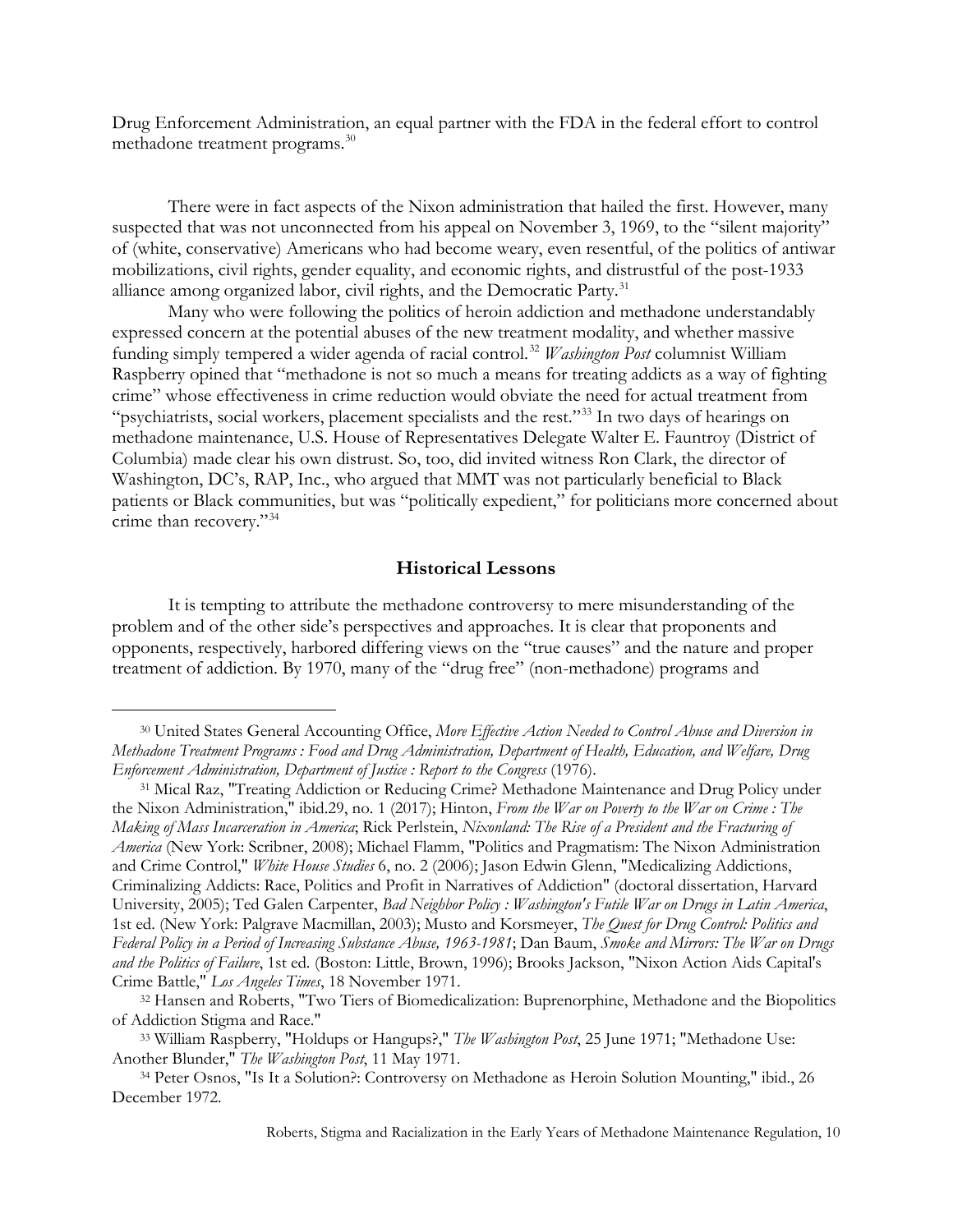therapeutic communities based in Black communities connected the heroin problem to official neglect, and addiction treatment to community reconstruction. Though there were some Black methadone doctors in the early years who also connected their work with a larger address of the social structures that, they believed, produced addiction, most methadone physicians were White and by and large exhibited little evidence of doing the same, at least not in ways recognizable to their detractors. Furthermore, their view of their critics and competitors in the addiction treatment marketplace was often uncharitable, even derisive: they regarded the drug-free programs as at best dangerously misguided and, at worst, cynically manipulative. Indeed, in many cases this was true some programs were based on theories of treatment, which made the programs ineffective, abusive in their tactics, and even cultish. Others, however, were well-run and valued institutions within the communities they served. Meanwhile, leaders of the community-based programs often maintained a caricaturist perception of methadone maintenance as being simply and only the delivery of narcotics to people with addictions. Certainly, many clinics lacked effective supportive services, but rather than critique individual clinics, methadone's most vociferous critics roundly condemned the whole treatment modality.

In fact, the problem was less a misunderstanding than a polarization of opinion as the late 1960s turned into the 1970s. Indeed, we might even posit historical hypotheticals that would illuminate options not taken. First, methadone maintenance represents but one particular form of medicalization of the addiction problem. Alternatively, one might imagine a form of medicalization in a different configuration. Largely because of fear of street diversion, the regulatory view of methadone as a dangerous drug to be heavily regulated effectively shut out the community-based groups who might have used it productively. Indeed, before the stringent regulations of the 1970s, many community-based programs in the 1960s had used methadone informally as a detoxification tool, dispensed every day in gradually decreasing doses. After methadone was taken out of their hands, two of these—the historic programs at Lincoln Detox in the South Bronx and the Blackman's Development Corporation in Washington, DC—were uncompromising in their opposition to methadone maintenance. It is true that there is a great difference between methadone detoxification and methadone maintenance, but this historical example shows that these groups were not categorically against the use of a narcotic on the way to recovery.

It is certainly imaginable that there could have been a methadone maintenance system more closely aligned with the community mental health and free clinic movements. These movements thrived during the War on Poverty years, but fell out of federal favor after 1969. In regard to methadone, in 1970 and after, federal policy was primarily concerned with keeping methadone out of the wrong hands, and less interested in ensuring that it was in the right ones. In a different but imaginable policy environment (one in which the federal government had maintained its commitment to the Great Society, one in which BNDD and DEA power did not so dramatically outmatch the influence of physicians and community-based groups), federal policy might have provided compelling incentives to methadone physicians to partner with or to lodge their practices within the local organizations that had better connections to the communities they served. A feature of nearly all of the spectrum of Black political thought, the political investment in addiction rehabilitation as community building, did not preclude the daily use of a substance in the service of positive psychic and social change. Had policy makers thought it a worthwhile policy experiment, the deliberate coupling of methadone with the therapeutic communities might have helped to reduce stigma. No such policy was ever explored, but a great deal of effort and resources were expended in policing methadone physicians in the name of preventing their inventories from being diverted to the street.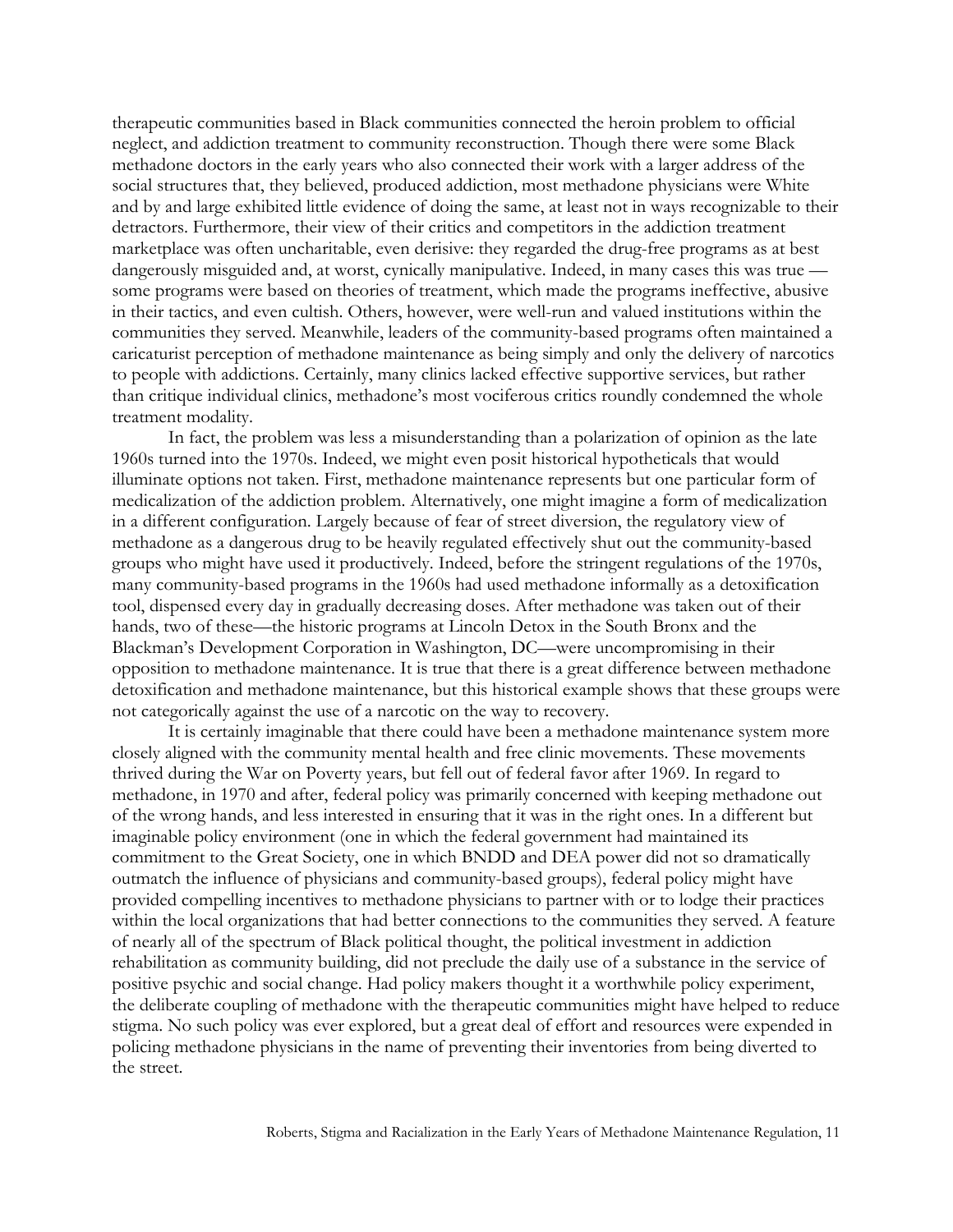These notions are counterfactual, but not inconceivable. Indeed, some could have come to be as a matter of historical accident. However, one factor is difficult to imagine as being any different except outside of the United States' longer history of anti-Black racism and stigma against people who use substances. To speculate about what might have or might have not happened under a different presidential administration, or within a different regulatory structure, is relatively simple compared with the exercise of imagining how methadone maintenance might have emerged without the 350 years of history which preceded it. This consideration, however, is perhaps the most important in future drug policy. After all, heroin and virtually all of the drugs popularly described as "dangerous" in U.S. history were deeply racialized in politics and the policy arena. The War on Drugs, announced by President Nixon, but accelerated under Presidents Reagan, Bush, and Clinton, was, as we now understand, a deeply racialized enterprise. Methadone had nothing to say to that, while many social scientists and the highest profile Black drug-free community-based treatment centers took that history as a point of departure for theories of personality development. Many individuals realized successful and meaningful recovery under each approach, but one wonders what might have been had those seeking recovery not been forced to choose one over the other.

To be clear, I do not argue that popular stigma in Black political culture is today the primary barrier to the realization of good treatment. First, Black stigma against methadone may be distinguishable from other Americans' stigmatizing attitudes only in its political nature, not in its prevalence or intensity. Second, compared with structural impediments, stigma is much less "material." At the same time, understanding the nature of Black popular disapproval of methadone is of material concern, as the continued stigmatization of people in medically assisted treatment inevitably will prevent us from seeing them as citizens whose needs are not much different from other groups with specific health care requirements.

Unlike legal protection, educational equity, or economic opportunity, the needs and rights of people who use drugs was not a major plank in any civil rights platform of the 1950s, 1960s, 1970s, and 1980s. None of the movement's national or local leaders made this a priority in their negotiations with power. However, unlike 50-plus years ago, today we have the benefit of a widely distributed network of Black harm reductionists, many of whom began their work in the 1980s and whose principal agenda combines, among other things, accessibility to health care and a frontal attack on stigma. An imaginable future of therapeutic success certainly must include the peer counselors, volunteers, policy workers, and physicians who comprise this 21st century movement for civil and human rights.

## **WORKS CITED**

- Adolfo, Profumo. "Too Many Methadone Clinics = Genocide?" *New York Amsterdam News*, 1992, 13.
- Alexander, Michelle. *The New Jim Crow: Mass Incarceration in the Age of Colorblindness.* New York : New Press, 2010.
- Allen, Bennett, Michelle L. Nolan, and Denise Paone. "Underutilization of Medications to Treat Opioid Use Disorder: What Role Does Stigma Play?". *Substance Abuse* 40, no. 4 (2019/10/02 2019): 459-65.
- Andraka-Christou, Barbara. "Addressing Racial and Ethnic Disparities in the Use of Medications for Opioid Use Disorder.". *Health Affairs* 40, no. 6 (2021): 920-27.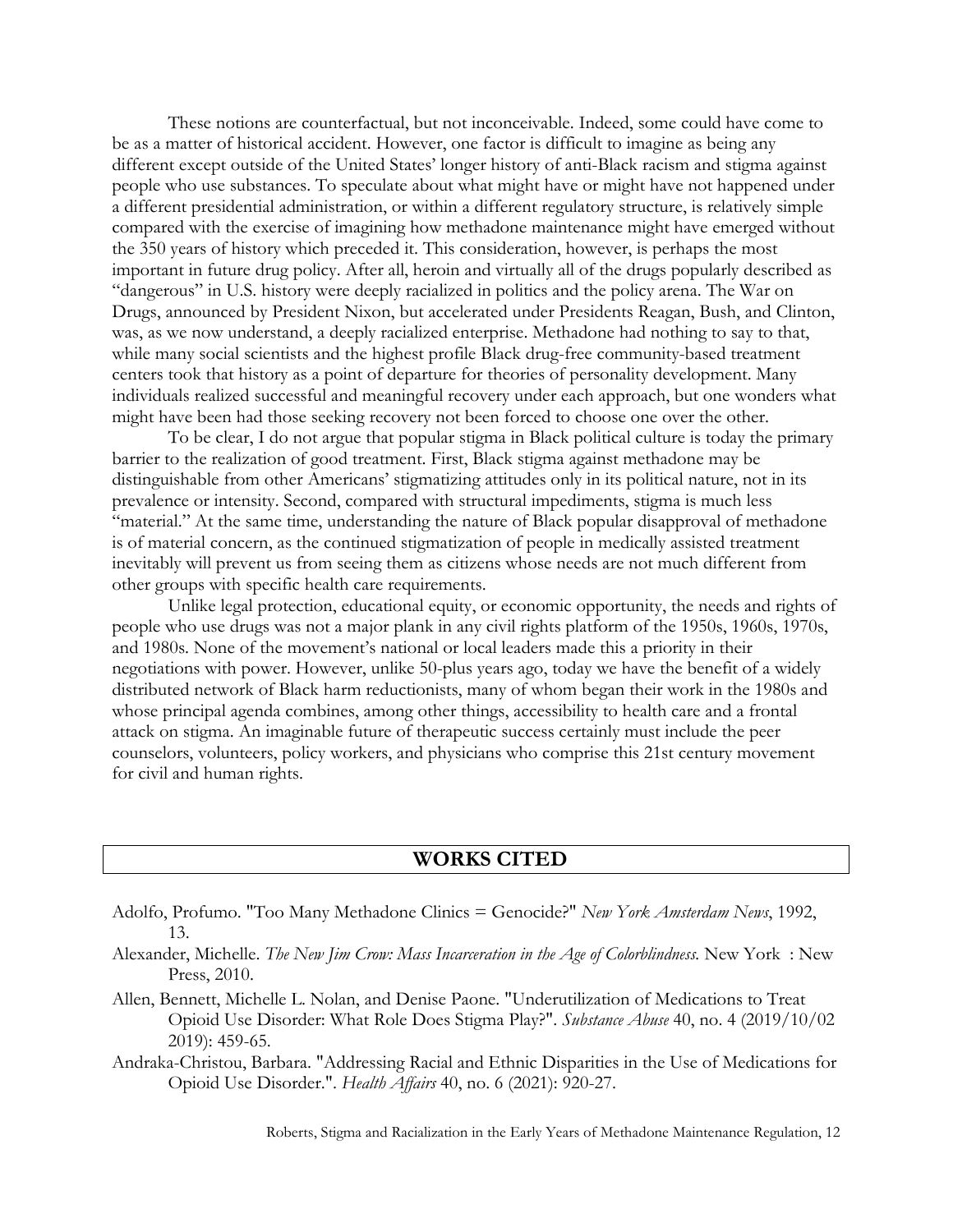- Baum, Dan. *Smoke and Mirrors: The War on Drugs and the Politics of Failure.* 1st ed. Boston: Little, Brown, 1996.
- Bellis, David J. *Heroin and Politicians: The Failure of Public Policy to Control Addiction in America.* Contributions in Political Science. Westport, CT: Greenwood Press, 1981.
- Bennett, Charles G. "Mandated Use of Methadone Assailed by 3 Big City Officials." *New York Times*, 8 February 1969, 32.
- Burrell Jr., Rev. Curtis E. "Black Addiction: A Summary and Overview." *Chicago Daily Defender*, 21 October 1971.
- Carpenter, Ted Galen. *Bad Neighbor Policy: Washington's Futile War on Drugs in Latin America.* 1st ed. New York: Palgrave Macmillan, 2003.
- Carter, Philip D. "City Test of Cheap Drug Set for Heroin Addicts." *Washington Post*, 13 February 1969, A1.
- Casriel, Daniel, and Thomas Bratter. "Methadone Maintenance: A Questionable Procedure." *Journal of Drug Issues* 4 (1974): 359-75.
- Claiborne, William L. "U.S. Methadone Role Scored." *The Washington Post*, 14 May 1972, D1.
- "Clergymen Back, Hit Giving Dope to Addicts." *New York Amsterdam News* 22 February 1964, 20.
- "Conditions for Investigational Use of Methadone for Maintenance Programs for Narcotic Addicts." *Federal Register* 35, no. 113 (11 June 1970): 9014-16.
- Conner, Kyaien O., and Daniel Rosen. "'You're Nothing but a Junkie': Multiple Experiences of Stigma in an Aging Methadone Maintenance Population." *Journal of Social Work Practice in the Addictions* 8, no. 2 (2008): 244-64.
- Conner, Kyaien O., Daniel Rosen, Sandra Wexle, and Charlotte Brown. "It's Like Night and Day. He's White. I'm Black: Shared Stigmas between Counselors and Older Adult Methadone Clients." *Best Practices in Mental Health* 6, no. 1 (January 2010): 17-32.
- Conrad, Peter. "The Discovery of Hyperkinesis: Notes on the Medicalization of Deviant Behavior." *Social Problems* 23, no. 1 (1975): 12-21.
- ———. *Identifying Hyperactive Children: The Medicalization of Deviant Behavior.* Lexington, MA: Lexington Books, 1976.
- ———. "Medicalization and Social Control." *Annual Review of Sociology* 18 (1992): 209-32.
- ———. *Medicalization of Society: On the Transformation of Human Conditions into Treatable Disorders.* United States: The Johns Hopkins University Press, 2007.
- ———. "Medicalizations." 334-35. United States: American Society for the Advancement of Science, 1992.
- Conrad, Peter, and Joseph W. Schneider. "Deviance and Medicalization, from Badness to Sickness." In *Deviance and Medicalization, from Badness to Sickness*, 1980.
- Courtwright, David, Herman Joseph, and Don Des Jarlais. *Addicts Who Survived: An Oral History of Narcotic Use in America, 1923-1965.* Knoxville: University of Tennessee Press, 1989.
- *Crime in the National Capital. Part 2: Narcotics–Crime Crisis in the Washington Area. Hearings before the United States Senate Committee on the District of Columbia*, 1, 25-26 March, and 9-11 April, 1969.
- Ehrenreich, Barbara, John Ehrenreich, and Health/PAC. *The American Health Empire: Power, Profits, and Politics.* New York: Random House, 1970.
- Flamm, Michael. "Politics and Pragmatism: The Nixon Administration and Crime Control." *White House Studies* 6, no. 2 (2006): 151-62.
- Fried, Joseph P. "State Panel Urges Care on Methadone." *New York Times*, 17 May 1969, 34.
- Frydl, Kathleen. *The Drug Wars in America, 1940-1973.* New York: Cambridge University Press, 2012.
- Glenn, Jason Edwin. "Medicalizing Addictions, Criminalizing Addicts: Race, Politics and Profit in Narratives of Addiction." Doctoral dissertation, Harvard University, 2005.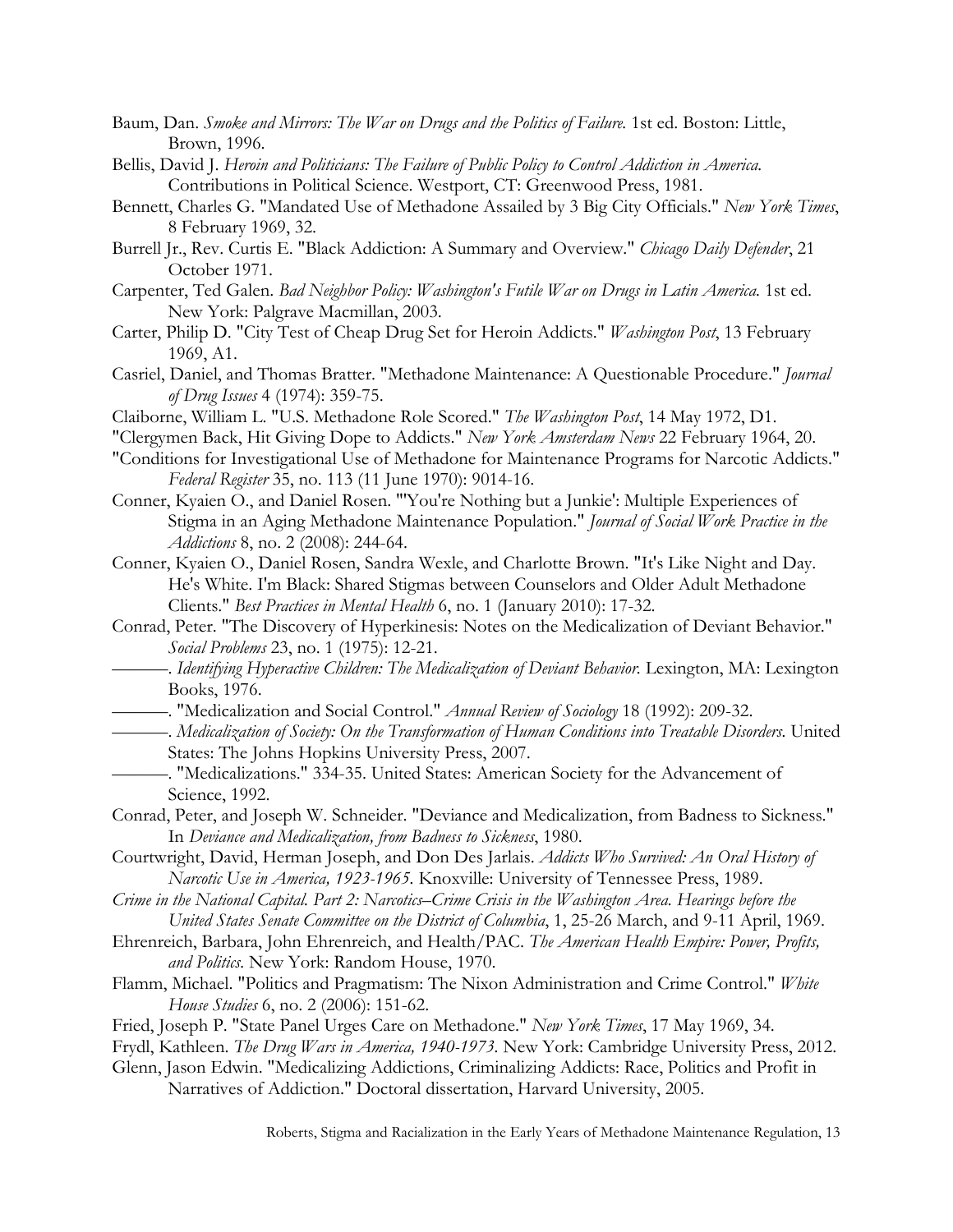Hagle, Holly N., Marlene Martin, Rachel Winograd, Jessica Merlin, Deborah S. Finnell, Jeffrey P. Bratberg, Adam J. Gordon*, et al.* "Dismantling Racism against Black, Indigenous, and People of Color across the Substance Use Continuum: A Position Statement of the Association for Multidisciplinary Education and Research in Substance Use and Addiction." [In English]. *Substance abuse* 42, no. 1 (2021): 5-12.

Height, Dorothy. "A Woman's Word." *New York Amsterdam News*, 4 September 1965, 34.

Heyman, Florence. "Methadone Maintenance as Law and Order." *Society* 9, no. 8 (June 1972): 15-25.

- Hilts, Philip J. *Protecting America's Health: The FDA, Business, and One Hundred Years of Regulation.* New York: Alfred A. Knopf, 2003.
- Hinton, Elizabeth Kai. *From the War on Poverty to the War on Crime: The Making of Mass Incarceration in America.* 2016.
- Hudgins, Anastasia, Beth Uzwiak, Lia Pizzicato, and Kendra Viner. "Barriers to Effective Care: Specialty Drug Treatment in Philadelphia." [In English]. *Journal of substance abuse treatment* 131 (2021): 108639-39.
- Jackson, Brooks. "Nixon Action Aids Capital's Crime Battle." *Los Angeles Times*, 18 November 1971, B4, B5.
- King, Joseph P., Lonnie MacDonald, and Harlem Neighborhoods Association Inc. (HANA). "A Preliminary Report of the Neighborhood Conference on Narcotics Addiction, Co-Sponsored by Harlem Neighborhoods Association Mental Health Committee, Harlem Hospital Department of Psychiatry." Malcolm X Papers, Schomburg Center for Black History and Culture; Box 10, Folder 14, 1963.
- Knight, Kelly Ray. *Addicted.Pregnant.Poor.* Durham, NC: Duke University Press, 2015.
- Lennard, Henry L., Leon J. Epstein, and Mitchell S. Rosenthal. "The Methadone Illusion." *Science*  176, no. 4037 (26 May 1972): 881-84.
- Massing, Michael. *The Fix.* New York: Simon & Schuster, 1998.
- "Methadone a Form of Genocide: Ex-Addict." *New York Amsterdam News*, 10 May 1969, 37.
- "Methadone Plans Called Unworkable." *The Austin Statesman*, 13 July 1970, 29.
- *Methadone Use and Abuse -- 1972-73. Hearings before the Subcommittee to Investigate Juvenile Delinquency of the Senate Committee on the Judiciary; November 14 and 16, 1972; February 8, 13, and 14, 1973 and April 6, 1973*, Second Session of the 92nd Congress and First Session of the 93rd Congress, 1973.
- Morales, Frank. "Methadone: Genocide of the Poor." *The Portable Lower East Side*, 1992, 107-12.
- Mulvihill, Donald J., Melvin M. Tumin, Lynn A. Curtis, United States Task Force on Individual Acts of Violence, and United States National Commission on the Causes and Prevention of Violence. *Crimes of Violence: A Staff Report Submitted to the National Commission on the Causes & Prevention of Violence.* 3 vols. Washington, DC: Government Printing Office, 1969.
- Murakawa, Naomi. *The First Civil Right: How Liberals Built Prison America.* New York: Oxford University Press, 2014.
- Musto, David F. *The American Disease: Origins of Narcotic Control.* 3rd ed. New York: Oxford University Press, 1999.
- Musto, David F., and Pamela Korsmeyer. *The Quest for Drug Control: Politics and Federal Policy in a Period of Increasing Substance Abuse, 1963-1981.* New Haven: Yale University Press, 2002.
- Nelkin, Dorothy. *Methadone Maintenance: A Technological Fix.* New York: G. Braziller, 1973.
- Osnos, Peter. "Is It a Solution?: Controversy on Methadone as Heroin Solution Mounting." *The Washington Post*, 26 December 1972.
- Perlstein, Rick. *Nixonland: The Rise of a President and the Fracturing of America.* New York: Scribner, 2008.
- Raspberry, William. "Holdups or Hangups?" *The Washington Post*, 25 June 1971.